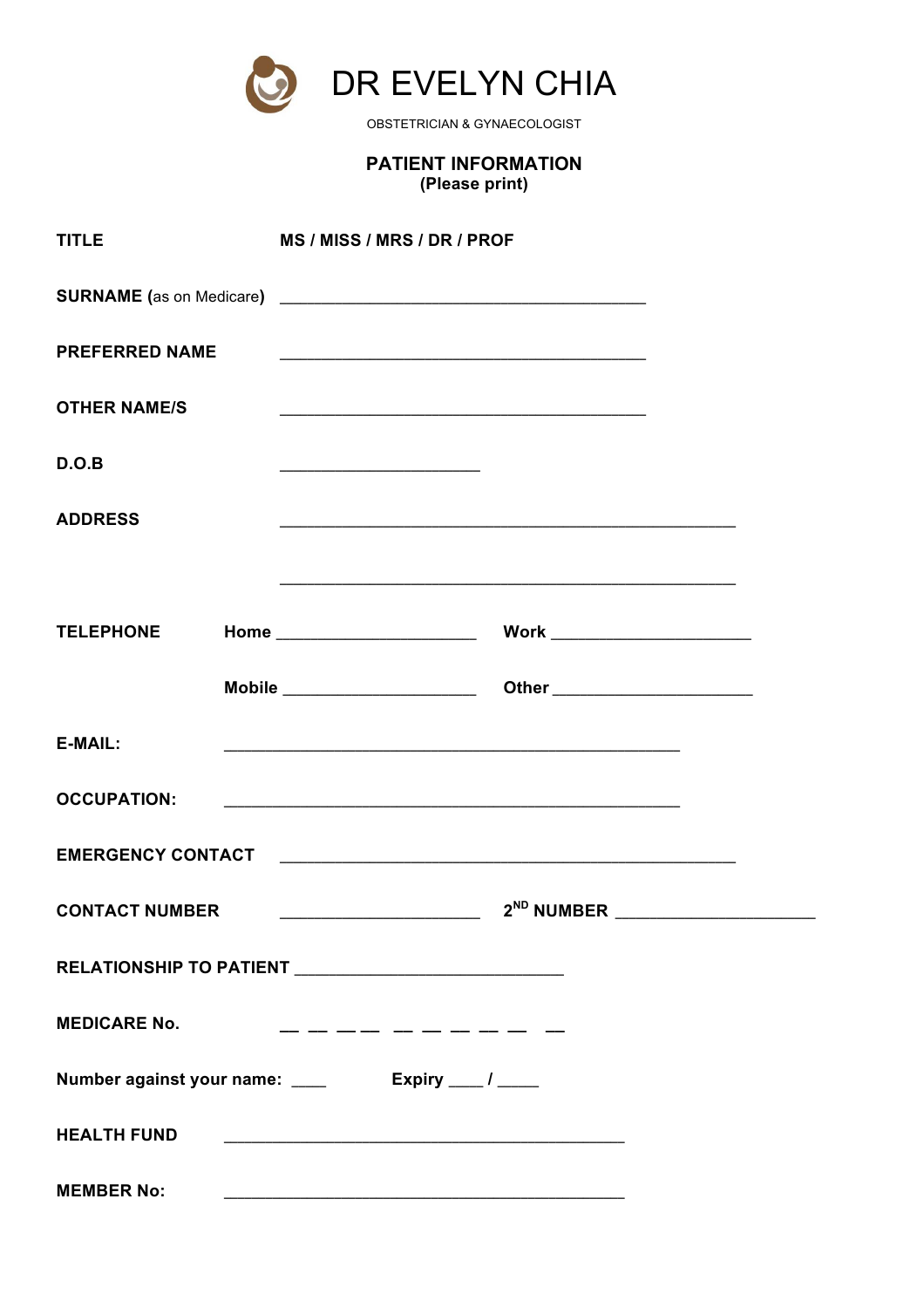

OBSTETRICIAN & GYNAECOLOGIST

**DATE COMPLETED: \_\_\_\_\_\_\_\_\_\_\_\_\_\_\_\_\_\_\_**

# **HEALTH QUESTIONAIRE**

| <b>FULL NAME</b>        |              |
|-------------------------|--------------|
| <b>DATE OF BIRTH</b>    |              |
| <b>COUNTRY OF BIRTH</b> |              |
| <b>OCCUPATION</b>       | $F/T$ OR P/T |

## **OBSTETRIC HISTORY:**

| Have you ever delivered a vaginally?                   | Yes / No | If yes, how many? $\sqrt{2}$    |  |
|--------------------------------------------------------|----------|---------------------------------|--|
| Have you ever had a caesarean section?                 | Yes / No | If yes, how many?               |  |
| Have you ever had a miscarriage?                       | Yes / No | If yes, how many?               |  |
| Have you ever had an ectopic pregnancy? Yes / No       |          | If yes, how many? $\frac{1}{2}$ |  |
| Have you had an abortion?                              | Yes / No | If yes, how many?               |  |
| Any other relevant obstetric history or complications: |          |                                 |  |

## **SCREENING TESTS:**

| Last pap smear                     | Date: and the part of the set of the set of the set of the set of the set of the set of the set of the set of the set of the set of the set of the set of the set of the set of the set of the set of the set of the set of th | Normal / Abnormal                   |
|------------------------------------|--------------------------------------------------------------------------------------------------------------------------------------------------------------------------------------------------------------------------------|-------------------------------------|
| Ever had an abnormal pap smear?    | Date: the contract of the contract of the contract of the contract of the contract of the contract of the contract of the contract of the contract of the contract of the contract of the contract of the contract of the cont | Did you require treatment? Yes / No |
| Last mammogram                     |                                                                                                                                                                                                                                | Normal / Abnormal                   |
| Ever had an abnormal mammogram?    | Date: the contract of the contract of the contract of the contract of the contract of the contract of the contract of the contract of the contract of the contract of the contract of the contract of the contract of the cont | Did you require treatment? Yes / No |
| Last bone density                  | Date: and the state of the state of the state of the state of the state of the state of the state of the state of the state of the state of the state of the state of the state of the state of the state of the state of the  | Normal / Abnormal                   |
| Ever had an abnormal bone density? | Date:                                                                                                                                                                                                                          | Did you require treatment? Yes / No |
|                                    |                                                                                                                                                                                                                                |                                     |

 $\_$  , and the set of the set of the set of the set of the set of the set of the set of the set of the set of the set of the set of the set of the set of the set of the set of the set of the set of the set of the set of th \_\_\_\_\_\_\_\_\_\_\_\_\_\_\_\_\_\_\_\_\_\_\_\_\_\_\_\_\_\_\_\_\_\_\_\_\_\_\_\_\_\_\_\_\_\_\_\_\_\_\_\_\_\_\_\_\_\_\_\_\_\_\_\_\_\_\_\_\_\_\_\_\_\_\_\_\_\_\_\_\_\_\_\_\_\_\_\_\_\_\_\_\_\_\_\_\_\_\_\_\_\_\_\_\_\_\_\_\_\_\_\_\_\_\_\_\_\_\_\_  $\_$  , and the set of the set of the set of the set of the set of the set of the set of the set of the set of the set of the set of the set of the set of the set of the set of the set of the set of the set of the set of th

 $\_$  , and the state of the state of the state of the state of the state of the state of the state of the state of the state of the state of the state of the state of the state of the state of the state of the state of the \_\_\_\_\_\_\_\_\_\_\_\_\_\_\_\_\_\_\_\_\_\_\_\_\_\_\_\_\_\_\_\_\_\_\_\_\_\_\_\_\_\_\_\_\_\_\_\_\_\_\_\_\_\_\_\_\_\_\_\_\_\_\_\_\_\_\_\_\_\_\_\_\_\_\_\_\_\_\_\_\_\_\_\_\_\_\_\_\_\_\_\_\_\_\_\_\_\_\_\_\_\_\_\_\_\_\_\_\_\_\_\_\_\_\_\_\_\_\_\_  $\_$  , and the state of the state of the state of the state of the state of the state of the state of the state of the state of the state of the state of the state of the state of the state of the state of the state of the

## **GYNAECOLOGY HISTORY:**

Do you have a gynaecological history? Yes / No If yes, please specify: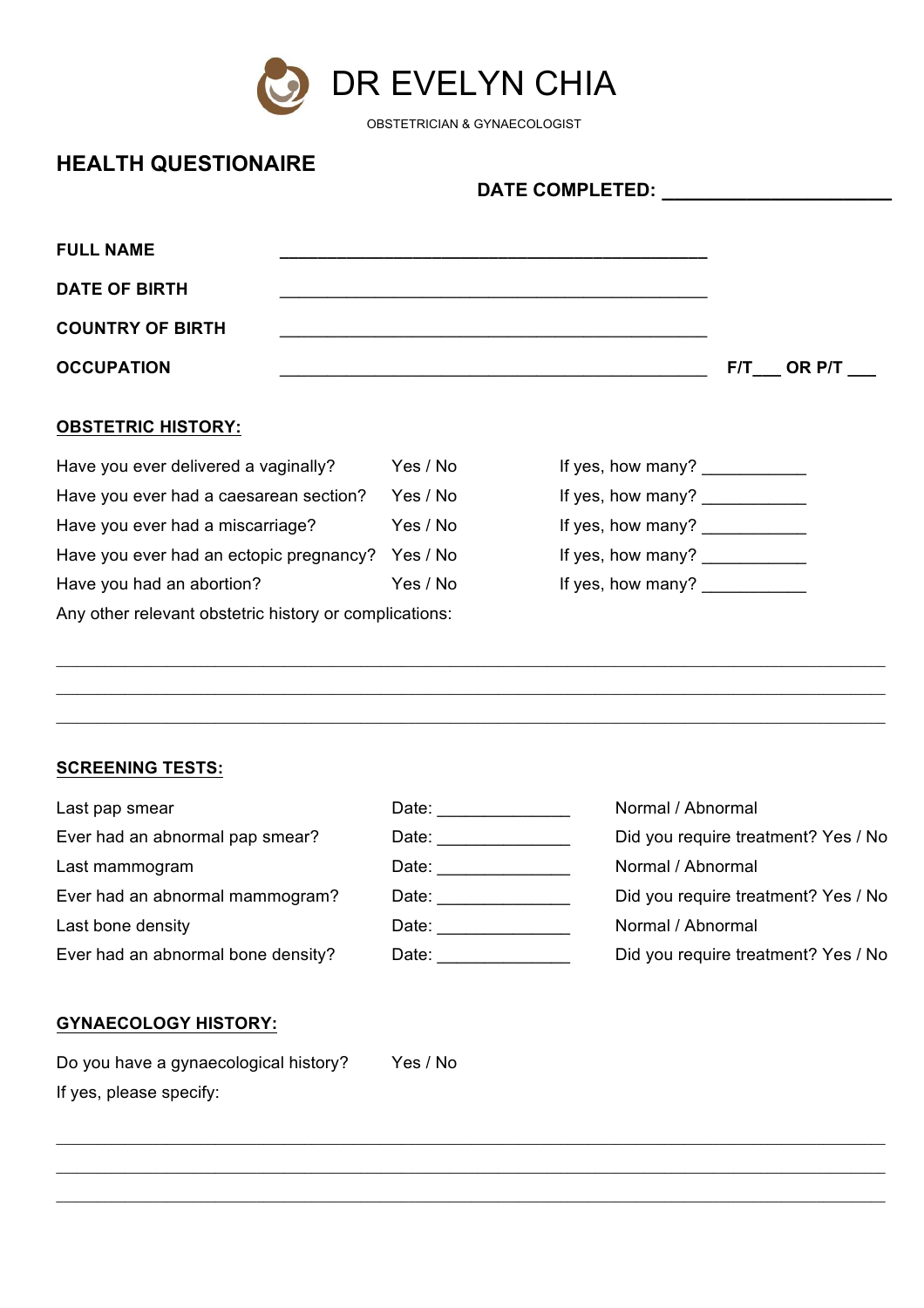

#### **OPERATIONS:**

Have you previously had any operations? Please include age at the time of operation and if any complications

 $\_$  , and the state of the state of the state of the state of the state of the state of the state of the state of the state of the state of the state of the state of the state of the state of the state of the state of the \_\_\_\_\_\_\_\_\_\_\_\_\_\_\_\_\_\_\_\_\_\_\_\_\_\_\_\_\_\_\_\_\_\_\_\_\_\_\_\_\_\_\_\_\_\_\_\_\_\_\_\_\_\_\_\_\_\_\_\_\_\_\_\_\_\_\_\_\_\_\_\_\_\_\_\_\_\_\_\_\_\_\_\_\_\_\_\_\_\_\_\_\_\_\_\_\_\_\_\_\_\_\_\_\_\_\_\_\_\_\_\_\_\_\_\_\_\_\_\_ \_\_\_\_\_\_\_\_\_\_\_\_\_\_\_\_\_\_\_\_\_\_\_\_\_\_\_\_\_\_\_\_\_\_\_\_\_\_\_\_\_\_\_\_\_\_\_\_\_\_\_\_\_\_\_\_\_\_\_\_\_\_\_\_\_\_\_\_\_\_\_\_\_\_\_\_\_\_\_\_\_\_\_\_\_\_\_\_\_\_\_\_\_\_\_\_\_\_\_\_\_\_\_\_\_\_\_\_\_\_\_\_\_\_\_\_\_\_\_\_

 $\_$  , and the state of the state of the state of the state of the state of the state of the state of the state of the state of the state of the state of the state of the state of the state of the state of the state of the \_\_\_\_\_\_\_\_\_\_\_\_\_\_\_\_\_\_\_\_\_\_\_\_\_\_\_\_\_\_\_\_\_\_\_\_\_\_\_\_\_\_\_\_\_\_\_\_\_\_\_\_\_\_\_\_\_\_\_\_\_\_\_\_\_\_\_\_\_\_\_\_\_\_\_\_\_\_\_\_\_\_\_\_\_\_\_\_\_\_\_\_\_\_\_\_\_\_\_\_\_\_\_\_\_\_\_\_\_\_\_\_\_\_\_\_\_\_\_\_

## **ANAESTHETICS:**

| Have you had a general anaesthetic before?       | Yes / No |
|--------------------------------------------------|----------|
| Have you had a local anaesthetic before?         | Yes / No |
| Have you had an epidural or spinal before?       | Yes / No |
| Did you have any problems with any of the above? | Yes / No |
| If yes, please specify                           |          |

| <b>ALLERGIES:</b>                                                                                                                                                                                                              |          |                                                                                                                        |                            |
|--------------------------------------------------------------------------------------------------------------------------------------------------------------------------------------------------------------------------------|----------|------------------------------------------------------------------------------------------------------------------------|----------------------------|
|                                                                                                                                                                                                                                |          |                                                                                                                        |                            |
| Food:                                                                                                                                                                                                                          |          | <u> 1989 - Johann John Stoff, deutscher Stoffen und der Stoffen und der Stoffen und der Stoffen und der Stoffen un</u> |                            |
| Other:                                                                                                                                                                                                                         |          |                                                                                                                        |                            |
| <b>MEDICATIONS:</b>                                                                                                                                                                                                            |          |                                                                                                                        |                            |
| Are you currently on any regular medications?<br>If yes, please specify                                                                                                                                                        |          |                                                                                                                        |                            |
|                                                                                                                                                                                                                                |          |                                                                                                                        |                            |
|                                                                                                                                                                                                                                |          |                                                                                                                        |                            |
|                                                                                                                                                                                                                                |          |                                                                                                                        |                            |
|                                                                                                                                                                                                                                |          | Strength: ____________                                                                                                 | How often per day: _______ |
| Name of drug: Name of drug and the state of the state of the state of the state of the state of the state of the state of the state of the state of the state of the state of the state of the state of the state of the state |          | Strength: _____________                                                                                                | How often per day:         |
|                                                                                                                                                                                                                                |          | Strength: _____________                                                                                                | How often per day: _______ |
| <b>OTHER CURRENT INTAKE:</b>                                                                                                                                                                                                   |          |                                                                                                                        |                            |
| Cigarettes                                                                                                                                                                                                                     | Yes / No | If yes, how many per day/week?                                                                                         |                            |
| Alcohol                                                                                                                                                                                                                        | Yes / No | If yes, how many per day/week?                                                                                         |                            |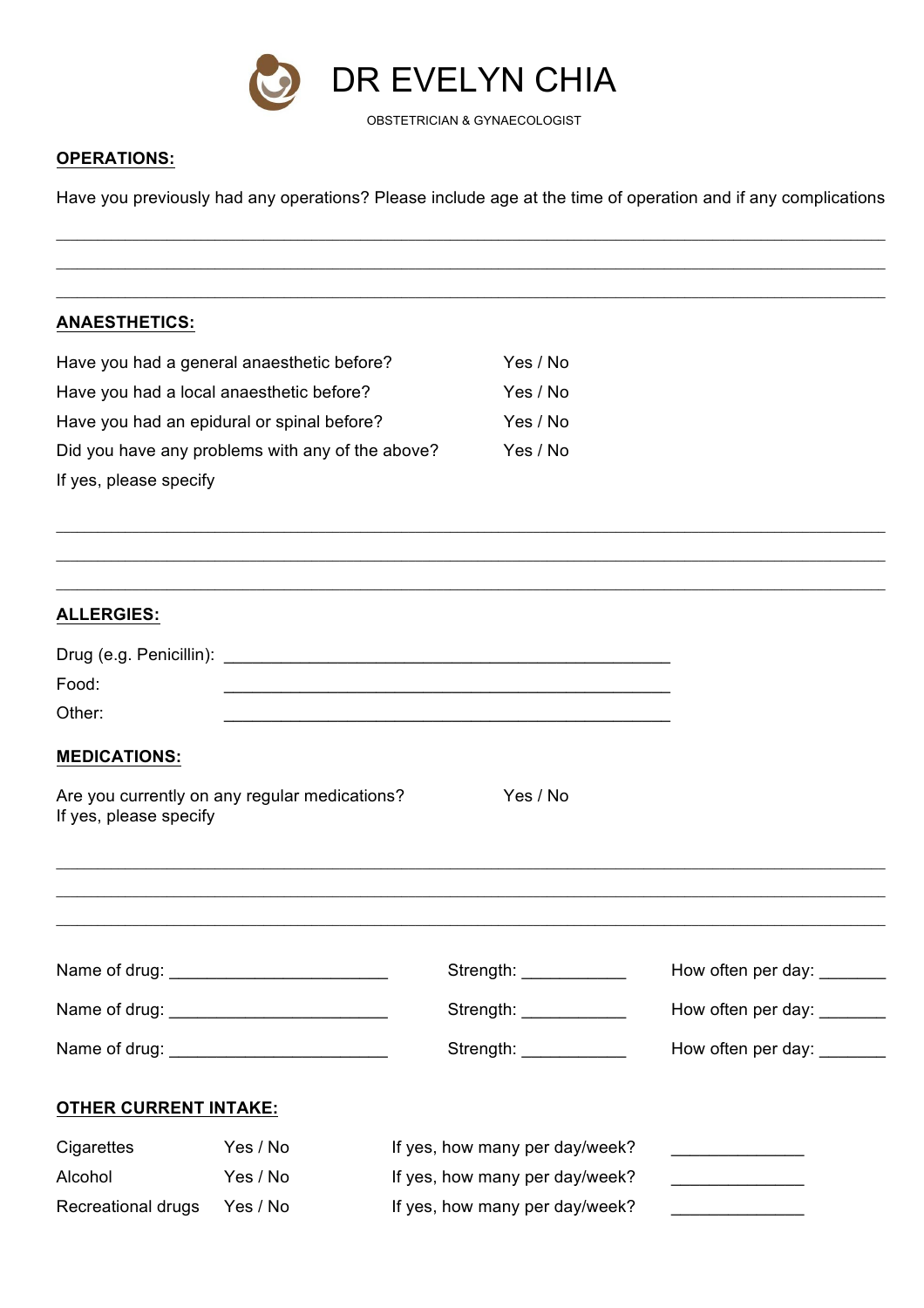

## **HEALTH QUESTIONAIRE -cont.**

#### **MEDICAL CONDITIONS:**

Please answer yes or no if you have ever had any of the below:

| <b>Heart Attack</b>      | Yes / No | Heart problems                     | Yes / No |
|--------------------------|----------|------------------------------------|----------|
| <b>Rheumatic Fever</b>   | Yes / No | <b>High Blood Pressure</b>         | Yes / No |
| <b>High Cholesterol</b>  | Yes / No | <b>Stroke</b>                      | Yes / No |
| Thyroid problems         | Yes / No | <b>Migraines</b>                   | Yes / No |
| Anxiety                  | Yes / No | Depression                         | Yes / No |
| Gastric reflux           | Yes / No | Ulcers (Gastric etc)               | Yes / No |
| Irritable bowel          | Yes / No | Back pain                          | Yes / No |
| <b>Arthritis</b>         | Yes / No | Epilepsy/Fits                      | Yes / No |
| Asthma                   | Yes / No | <b>Diabetes</b>                    | Yes / No |
| Anaemia                  | Yes / No | <b>Bleeding/Bruising</b>           | Yes / No |
| Deep Vein Thrombosis     | Yes / No | <b>Varicose Veins</b>              | Yes / No |
| <b>Pulmonary Embolus</b> | Yes / No | <b>Recurrent Candida/Thrush</b>    | Yes / No |
| Chlamydia                | Yes / No | <b>Pelvic Inflammatory Disease</b> | Yes / No |
| Herpes                   | Yes / No | Hep A, B, C, HIV Aids              | Yes / No |

Do you have any other medical conditions? Yes / No If yes, please specify:

#### **Relevant Family History:**

Please list any family members with significant medical history including cancer (e.g. Mother's sister  $-$  alive  $-$  40yo  $-$ breast, bowel or ovarian cancer)

| Mother | Alive / Deceased | Aqe: | Health Problems: |
|--------|------------------|------|------------------|
| Father | Alive / Deceased | Aqe: | Health Problems: |
|        | Alive / Deceased | Aqe: | Health Problems: |
|        | Alive / Deceased | Aae: | Health Problems: |

The information I have given is correct and complete to the best of my knowledge.